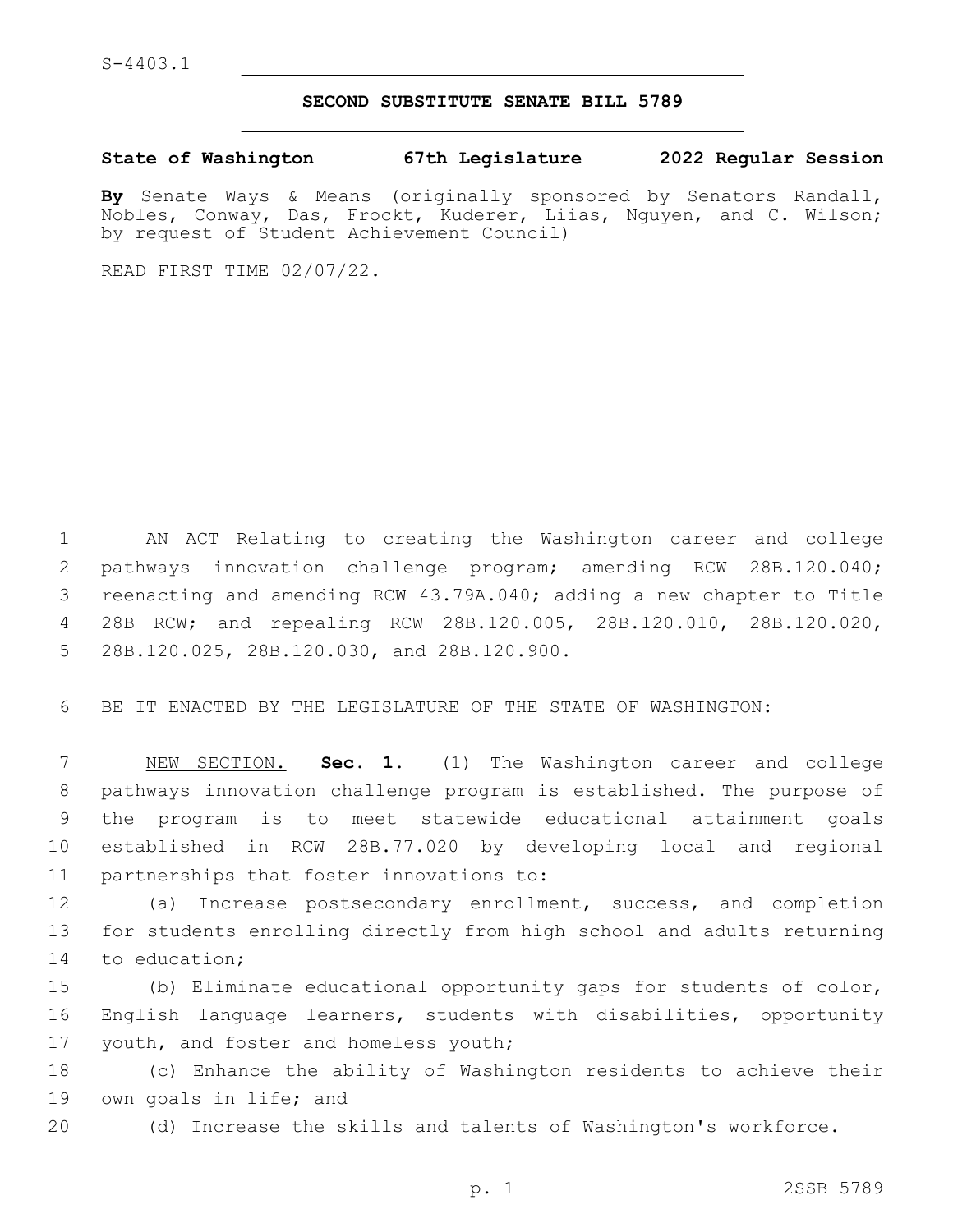(2)(a) The student achievement council shall administer the program and award grants, based on a competitive grant process, to local and regional partnerships that represent cross-sector collaborations among education and higher education agencies and institutions, local education agencies, local government, community- based organizations, employers, and other local entities. The student achievement council must consult, in both the design of the grant program as well as in the administration of the grant program, with 9 stakeholders including representatives of:

(i) The state board for community and technical colleges;

11 (ii) The council of presidents;

(iii) The workforce training and education coordinating board;

(iv) The commission on African American affairs;

14 (v) The commission on Hispanic affairs;

(vi) The commission on Asian Pacific American affairs;

16 (vii) The Washington state LGBTQ commission;

(viii) The governor's office of Indian affairs; and

18 (ix) The Washington state women's commission.

 (b) In awarding the grants, the student achievement council shall consider applications that meet at least one of the following 21 criteria:

 (i) Plan and pilot innovative initiatives to raise educational 23 attainment and reach new populations;

 (ii) Engage community-based organizations and resources to reach 25 the range of populations living in the region;

 (iii) Develop programs that recognize the needs of specific 27 populations to be successful in postsecondary education and training;

 (iv) Expand the use of integrated work-based learning models and 29 career connected learning;

 (v) Provide financial support to cover expenses beyond educational tuition and fees, and other services and supports for students to enroll and complete education and training;

 (vi) Further the development of innovations, such as the use of mastery-based measurements of student achievement as the basis for awarding degrees and certificates, expansion of accelerated programs, and alternative scheduling to meet working adult needs; and

37 (vii) Include local matching funds.

 (c) In administering the program the student achievement council may hire staff to support grant oversight and provide technical 40 assistance to grantees.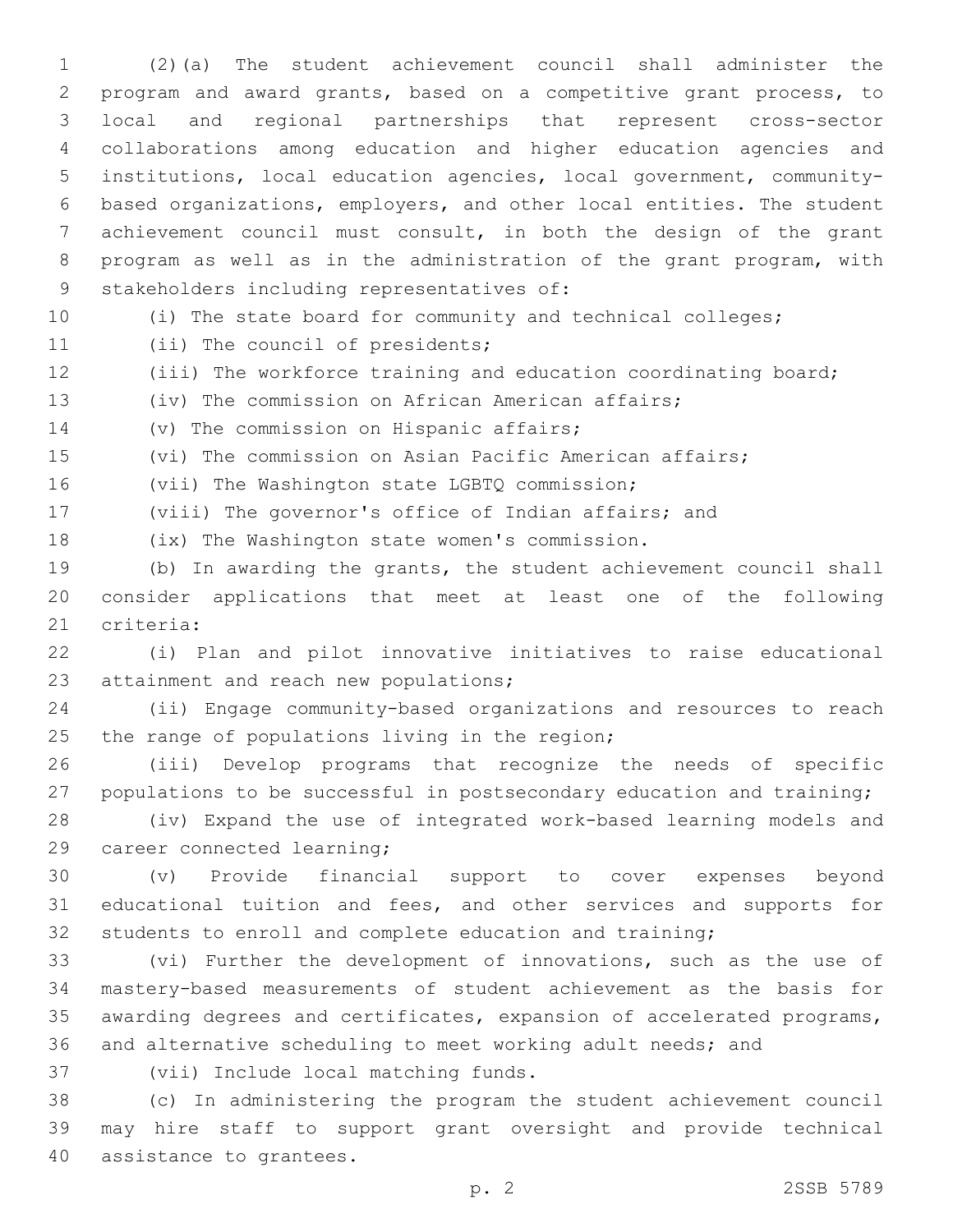(d) The student achievement council shall provide a report each year by September 1st to the governor and the education and higher education committees of the legislature. The report shall:

(i) Describe grants awarded;4

 (ii) Report the progress of each local and regional partnership by reporting on high school graduation, postsecondary enrollment, and completion for each of the regions that partnerships serve; and

 (iii) Disaggregate data by income, race, ethnicity, and other 9 demographic characteristics.

 **Sec. 2.** RCW 28B.120.040 and 2012 c 229 s 575 are each amended to read as follows:11

 The ((student achievement council fund for innovation and 13 <del>quality</del>)) Washington career and college pathways innovation challenge 14 program account is hereby established in the custody of the state treasurer. The student achievement council shall deposit in the fund 16 all moneys received ((under RCW 28B.120.030)) for the Washington 17 career and college pathways innovation challenge program. Moneys in 18 the fund may be spent only for the purposes of ((RCW 28B.120.010 and 19 28B.120.020)) awarding grants under the Washington career and college 20 pathways innovation challenge program. Disbursements from the fund shall be on the authorization of the student achievement council. The fund is subject to the allotment procedure provided under chapter 43.88 RCW, but no appropriation is required for disbursements.

 NEW SECTION. **Sec. 3.** The student achievement council may solicit and receive such gifts, grants, and endowments from public or private sources as may be made from time to time, in trust or otherwise, for the use and benefit of the purposes of the program and may expend the same or any income therefrom according to the terms of the gifts, grants, or endowments.

 **Sec. 4.** RCW 43.79A.040 and 2021 c 175 s 10 and 2021 c 108 s 5 are each reenacted and amended to read as follows:

 (1) Money in the treasurer's trust fund may be deposited, invested, and reinvested by the state treasurer in accordance with RCW 43.84.080 in the same manner and to the same extent as if the money were in the state treasury, and may be commingled with moneys in the state treasury for cash management and cash balance purposes.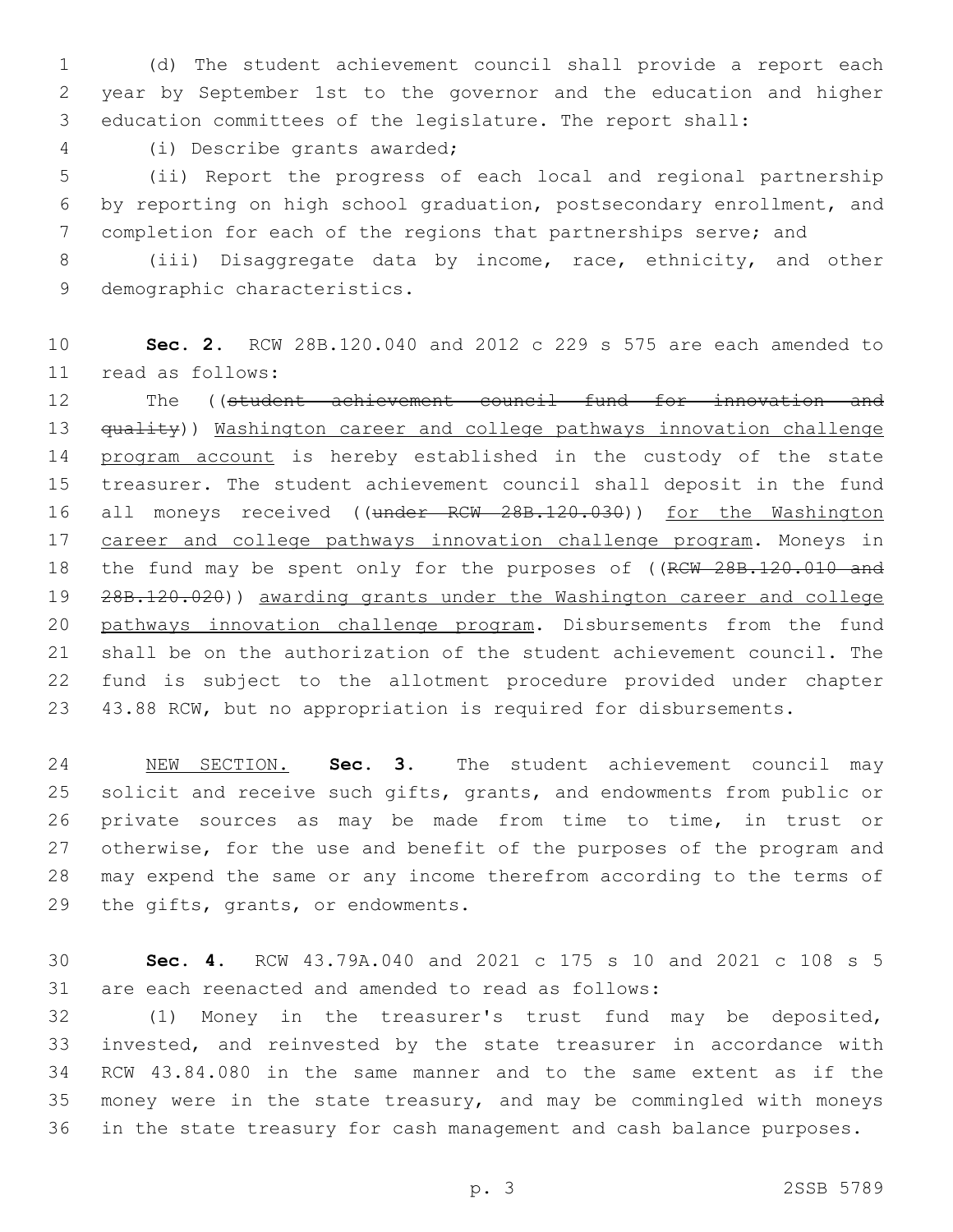(2) All income received from investment of the treasurer's trust fund must be set aside in an account in the treasury trust fund to be 3 known as the investment income account.

 (3) The investment income account may be utilized for the payment of purchased banking services on behalf of treasurer's trust funds including, but not limited to, depository, safekeeping, and disbursement functions for the state treasurer or affected state agencies. The investment income account is subject in all respects to chapter 43.88 RCW, but no appropriation is required for payments to financial institutions. Payments must occur prior to distribution of earnings set forth in subsection (4) of this section.

 (4)(a) Monthly, the state treasurer must distribute the earnings credited to the investment income account to the state general fund except under (b), (c), and (d) of this subsection.

 (b) The following accounts and funds must receive their proportionate share of earnings based upon each account's or fund's average daily balance for the period: The 24/7 sobriety account, the Washington promise scholarship account, the Gina Grant Bull memorial legislative page scholarship account, the Rosa Franklin legislative 20 internship program scholarship (( $\{a$ ccount)) account, the Washington advanced college tuition payment program account, the Washington college savings program account, the accessible communities account, the Washington achieving a better life experience program account, the Washington career and college pathways innovation challenge 25 program account, the community and technical college innovation account, the agricultural local fund, the American Indian scholarship 27 endowment fund, the foster care scholarship endowment fund, the foster care endowed scholarship trust fund, the contract harvesting revolving account, the Washington state combined fund drive account, the commemorative works account, the county enhanced 911 excise tax account, the county road administration board emergency loan account, the toll collection account, the developmental disabilities endowment trust fund, the energy account, the fair fund, the family and medical leave insurance account, the fish and wildlife federal lands revolving account, the natural resources federal lands revolving account, the food animal veterinarian conditional scholarship account, the forest health revolving account, the fruit and vegetable inspection account, the educator conditional scholarship account, the game farm alternative account, the GET ready for math and science scholarship account, the Washington global health technologies and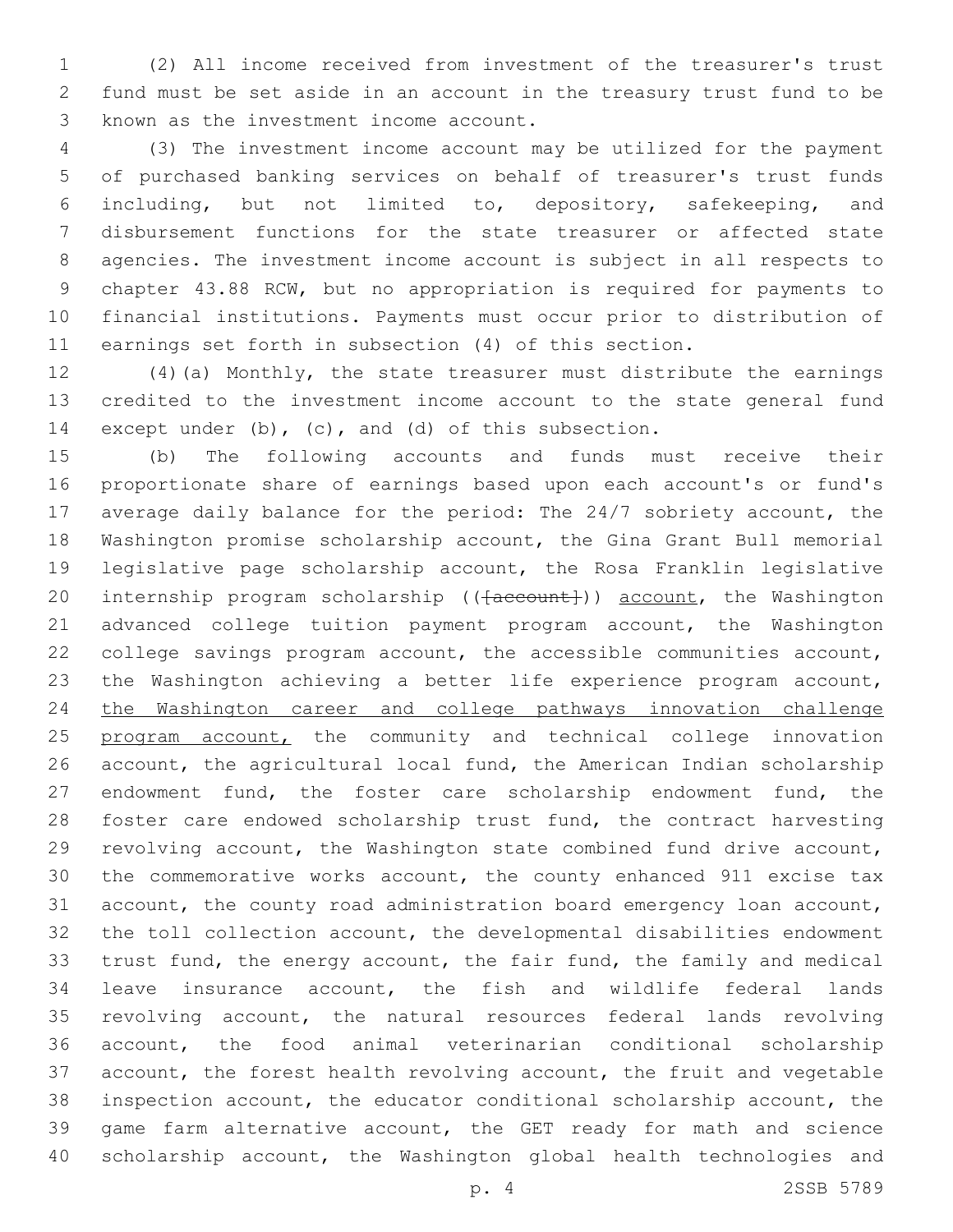product development account, the grain inspection revolving fund, the Washington history day account, the industrial insurance rainy day fund, the juvenile accountability incentive account, the law enforcement officers' and firefighters' plan 2 expense fund, the local tourism promotion account, the low-income home rehabilitation revolving loan program account, the multiagency permitting team account, the northeast Washington wolf-livestock management account, the produce railcar pool account, the public use general aviation airport loan revolving account, the regional transportation investment district account, the rural rehabilitation account, the Washington sexual assault kit account, the stadium and exhibition center account, the youth athletic facility account, the self- insurance revolving fund, the children's trust fund, the Washington horse racing commission Washington bred owners' bonus fund and breeder awards account, the Washington horse racing commission class 16 C purse fund account, the individual development account program account, the Washington horse racing commission operating account, the life sciences discovery fund, the Washington state library- archives building account, the reduced cigarette ignition propensity account, the center for deaf and hard of hearing youth account, the school for the blind account, the Millersylvania park trust fund, the public employees' and retirees' insurance reserve fund, the school employees' benefits board insurance reserve fund, the public employees' and retirees' insurance account, the school employees' insurance account, the long-term services and supports trust account, the radiation perpetual maintenance fund, the Indian health improvement reinvestment account, the department of licensing tuition recovery trust fund, the student achievement council tuition recovery trust fund, the tuition recovery trust fund, the industrial insurance premium refund account, the mobile home park relocation fund, the natural resources deposit fund, the Washington state health insurance 32 pool account, the federal forest revolving account, and the library 33 operations account.

 (c) The following accounts and funds must receive eighty percent of their proportionate share of earnings based upon each account's or fund's average daily balance for the period: The advance right-of-way revolving fund, the advanced environmental mitigation revolving account, the federal narcotics asset forfeitures account, the high occupancy vehicle account, the local rail service assistance account, and the miscellaneous transportation programs account.